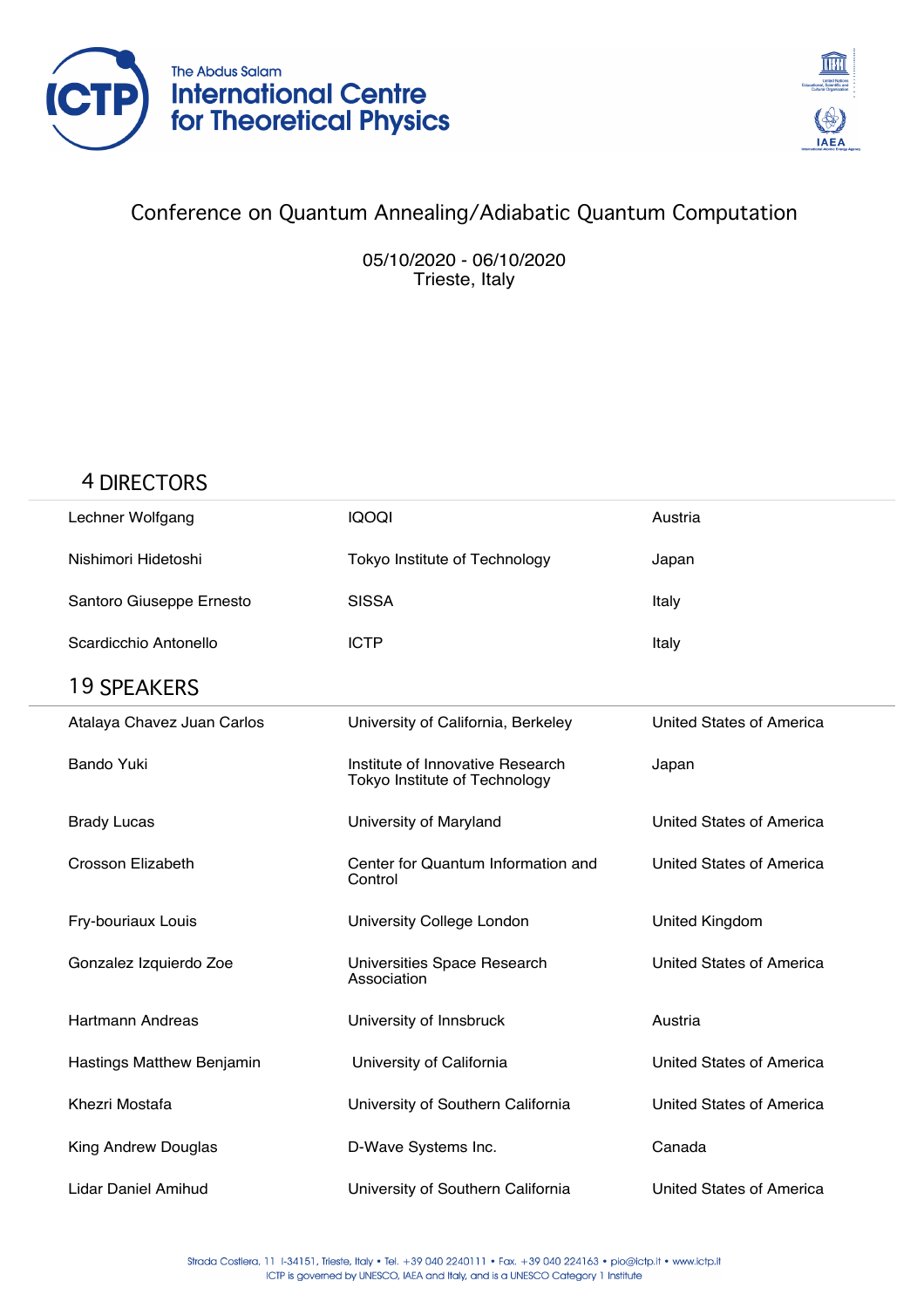| Mbeng Glen Bigan                      | University of Innsbruck                                           |                          |
|---------------------------------------|-------------------------------------------------------------------|--------------------------|
| <b>Mcmahon Peter</b>                  | <b>Cornell University</b>                                         | United States of America |
| Mohseni Naeimeh                       | <b>MPI</b>                                                        | Afghanistan              |
| Mossi Gianni                          | <b>NASA</b>                                                       | United States of America |
| Motomura Masato                       | Institute of Innovative Research<br>Tokyo Institute of Technology | Japan                    |
| Mozgunov Evgeny                       | University of Southern California                                 | United States of America |
| <b>Rieffel Eleanor</b>                | NASA, Ames                                                        | United States of America |
| Rosenbaum Thomas                      | California Institute of Technology                                | United States of America |
| <b>128 PARTICIPANTS</b>               |                                                                   |                          |
| Adiaha Monday Sunday                  | Nigeria Institute of Soil Science<br>(NISS)                       | Nigeria                  |
| <b>Alsharif Nedeen</b>                | University College London                                         | <b>United Kingdom</b>    |
| Amer Hisham Ashraf Abdelmonaem<br>Aly | University of Science and Technology<br><b>Zewail City</b>        | Egypt                    |
| Amin Mohammad Hadi                    | D-Wave Systems Inc.                                               | Canada                   |
| Amini Abchuyeh Mohsen                 | The Univeristy of Isfahan                                         | Iran                     |
| Bar Ipsita                            | Indian Institute of Technology<br>Gandhinagar                     | India                    |
| Ben Av Eitan                          |                                                                   | Israel                   |
| Ben Chouikha Wiem                     | Faculte des Sciences de Tunis                                     | Tunisia                  |
| Bennett Jemma Ellen                   | Durham University                                                 | <b>United Kingdom</b>    |
| Bernal Neira David Esteban            | Carnegie Mellon University                                        | United States of America |
| Bhandari Bhojraj                      | GoldenGate International College                                  | Nepal                    |
| Bhusal Madhu Sudhan                   | Sifal Secondary School                                            | Nepal                    |
| Birmi Shubham                         | $\blacksquare$                                                    | India                    |
| Boccato Dias De Goes Caio             | Universidade Federal de Santa<br>Catarina                         | <b>Brazil</b>            |
| <b>Bowaire Anike Nelce</b>            | Universitas Cenderawasih                                          | Indonesia                |
| Budhathoki Alisha                     | Central Department of Physics, TU                                 | Nepal                    |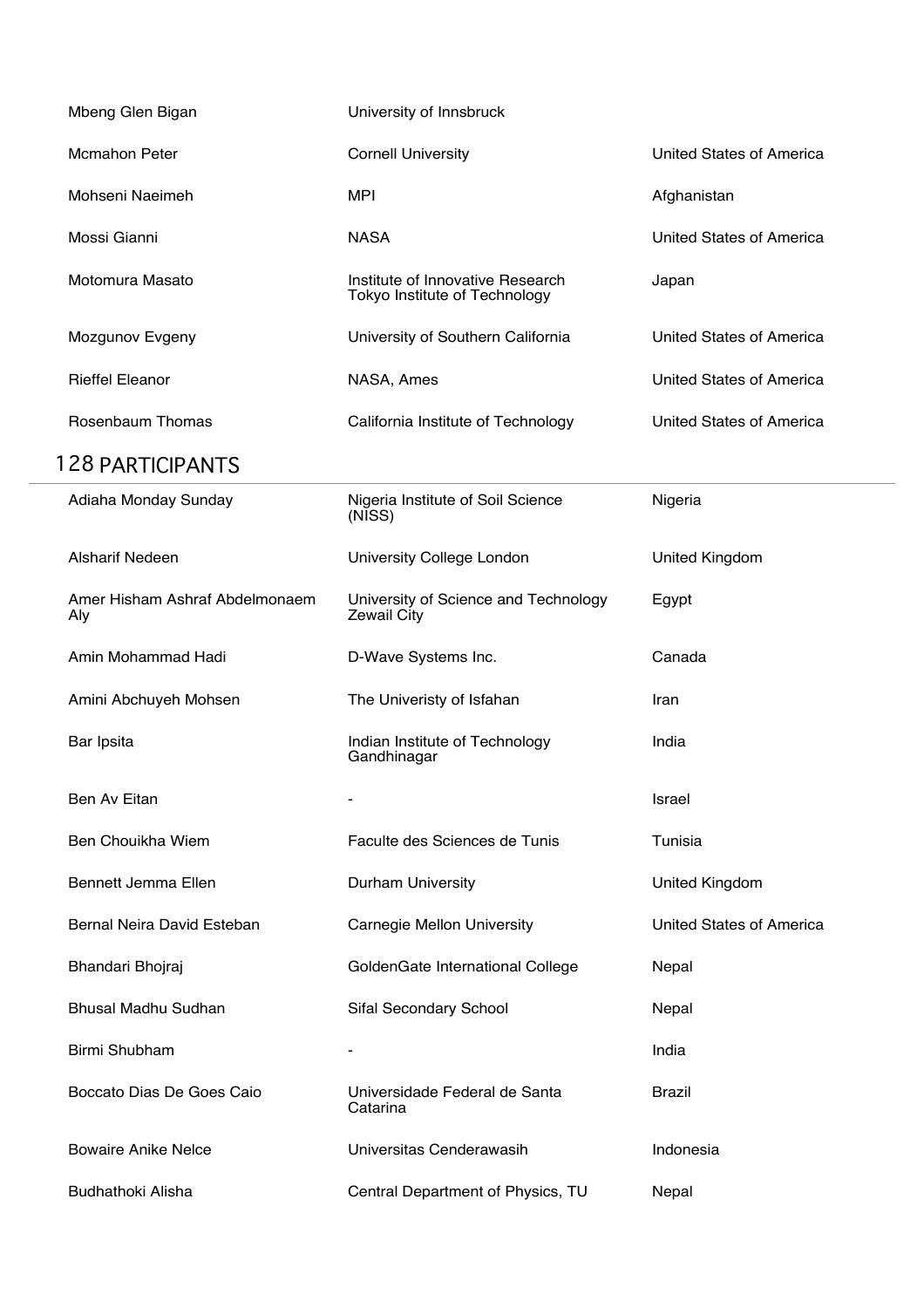| Cangemi Loris Maria                 | Universita degli Studi di Napoli<br>"Federico II"                                               | Italy                    |
|-------------------------------------|-------------------------------------------------------------------------------------------------|--------------------------|
| Carrasquilla Alvarez Juan Felipe    | Vector Institute                                                                                | Canada                   |
| <b>Chancellor Nicholas Greggory</b> | Durham University                                                                               | United Kingdom           |
| Chen Huo                            | University of Southern California                                                               | United States of America |
| <b>Chew Henry</b>                   | University College London, Electrical<br>and Electronic Engineering                             | United Kingdom           |
| Ciani Alessandro                    | TU Delft, QuTech                                                                                | <b>Netherlands</b>       |
| Claes Jahan Aden                    | <b>NASA Ames</b>                                                                                | United States of America |
| Consani Gioele                      | University College London                                                                       | United Kingdom           |
| Devanaboyina Venkata Ratnam         | KL University, Dept. of ECE                                                                     | India                    |
| <b>Dlaska Clemens</b>               | Institute for Quantum Optics and<br><b>Quantum Information Austrian</b><br>Academy of Sciences  | Austria                  |
| Ebot Joel Etaya                     |                                                                                                 | Republic of Cameroon     |
| Feinstein Natasha Janina Solarek    | University College London                                                                       | United Kingdom           |
| Ghavami Badie                       | School of nano science Institute for<br>research in fundamental sciences<br>(IPM)               | Islamic Republic of Iran |
| Ghulam Nabi Marium                  | NED University of Engineering and<br>Technology                                                 | Pakistan                 |
| Goncalves Novo Leonardo Filipe      | Universite Libre de Bruxelles                                                                   | Belgium                  |
| Grabbe Shon                         | NASA, Quantum Artificial Intelligence<br>Laboratory (QuAIL)                                     | United States of America |
| Grillo Munoz Juan Francisco         | Nuclear Physics Department Higher<br>Institute of Technologies and Applied<br>Sciences (InSTEC) | Cuba                     |
| Guillaume Alexandre                 | Jet Propulsion Laboratory                                                                       | United States of America |
| <b>Hadfield Stuart</b>              | Quantum AI Lab at NASA Ames and<br><b>USRA RIACS</b>                                            | United States of America |
| Hirjibehedin Cyrus                  | <b>MIT Lincoln Laboratory</b>                                                                   | United States of America |
| Huffman Bethany Niedzielski         | <b>MIT Lincoln Laboratory</b>                                                                   | United States of America |
| Imai Tomohiro                       | <b>Waseda University</b>                                                                        | Japan                    |
|                                     |                                                                                                 |                          |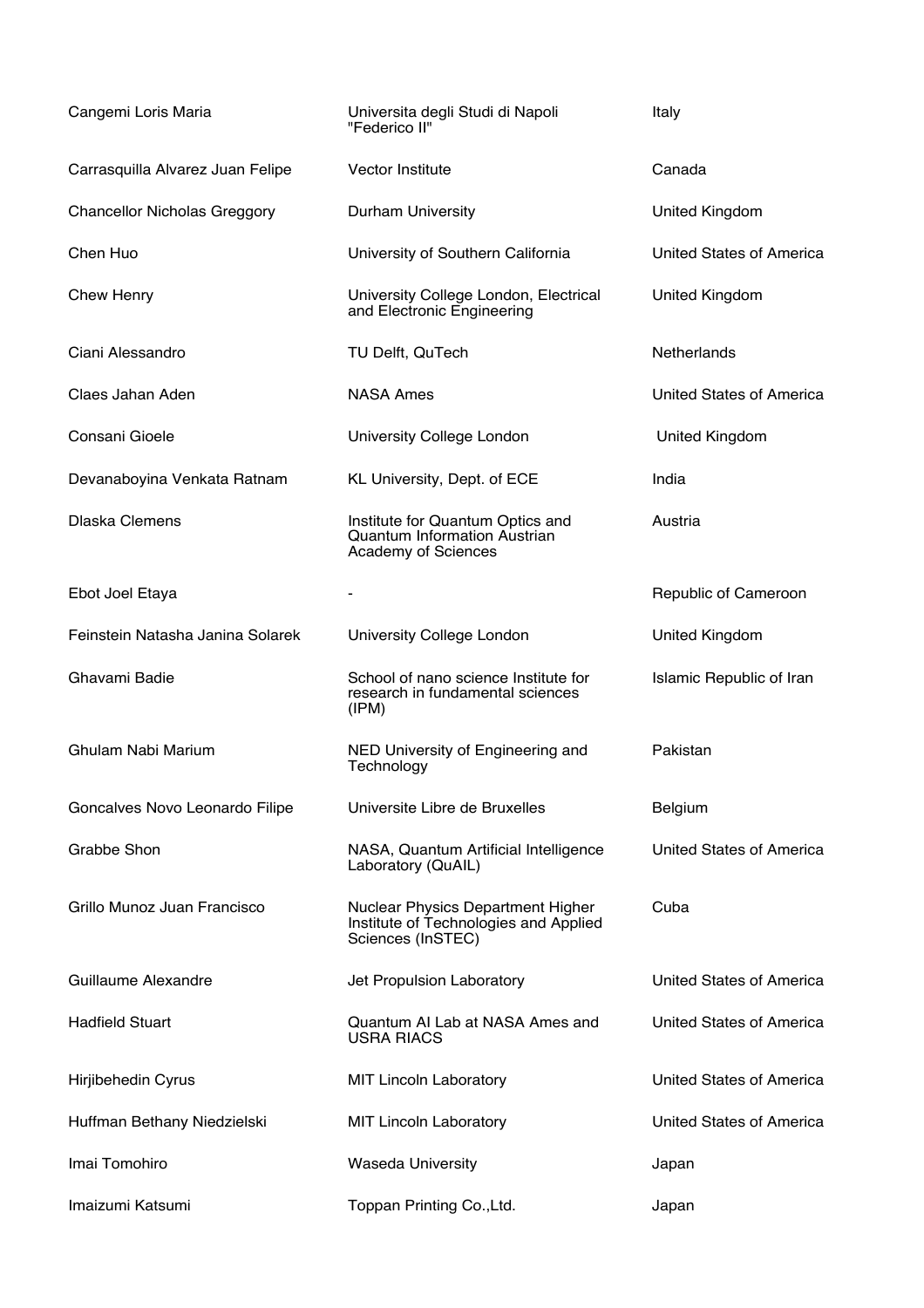| Inack Estelle Maeva          | Perimeter Institute                                                                    | Canada                   |
|------------------------------|----------------------------------------------------------------------------------------|--------------------------|
| Ishii Takanori               | <b>Tokyo University of Science</b>                                                     | Japan                    |
| Itani Suman                  | St. Xavier's College                                                                   | Nepal                    |
| Jalandoni Rian Fritz Delmoro | Instrumentation Physics Laboratory<br>University of the Philippines Diliman            | Philippines              |
| Jena Soumyasree              |                                                                                        | India                    |
| Kadowaki Tadashi             | Al R&I Div. Denso Corporation                                                          | Japan                    |
| Kafle Akash                  | GoldenGate International College                                                       | Nepal                    |
| Kanao Taro                   | Corporate Research and<br>Development Center Toshiba<br>Corporation                    | Japan                    |
| <b>Kasliwal Keshav</b>       |                                                                                        | India                    |
| Kaur Gagandeep -             |                                                                                        | India                    |
| Kawabata Shiro               | National Institute of Advanced<br>Industrial Science and Technology                    | Japan                    |
| Kawamura Kazushi             | Institute of Innovation Research,<br>Tokyo Institute of Technology                     | Japan                    |
| Kendon Viv                   |                                                                                        | <b>United Kingdom</b>    |
| Khan Wahid Ullah             | Leads group of Collages, Department<br>of Physics, Jalal Pur Jattan, Gujrat,<br>Punjab | Pakistan                 |
| Khatua Rudranarayan          | Indian Institute of Technology (Indian<br>School of Mines)                             | India                    |
| Knysh Sergey Ivanovich       | Universities Space Research<br>Association                                             | United States of America |
| Koirala Bibek                | Patan Multiple Campus, Tribhuvan<br>University                                         | Nepal                    |
| Kon Akira                    |                                                                                        | Japan                    |
| Kudo Kazue                   | Ochanomizu University                                                                  | Japan                    |
| Kulchytskyy Bohdan           |                                                                                        | Canada                   |
| Kuma Shiferaw Gadisa         | <b>Wollega University</b>                                                              | Ethiopia                 |
| Lakkaraju Sathvik            |                                                                                        | India                    |
| Lampasova Denisa             | Slovak Academy of Sciences,<br>Research center for Quantum<br>information              | Slovak Republic          |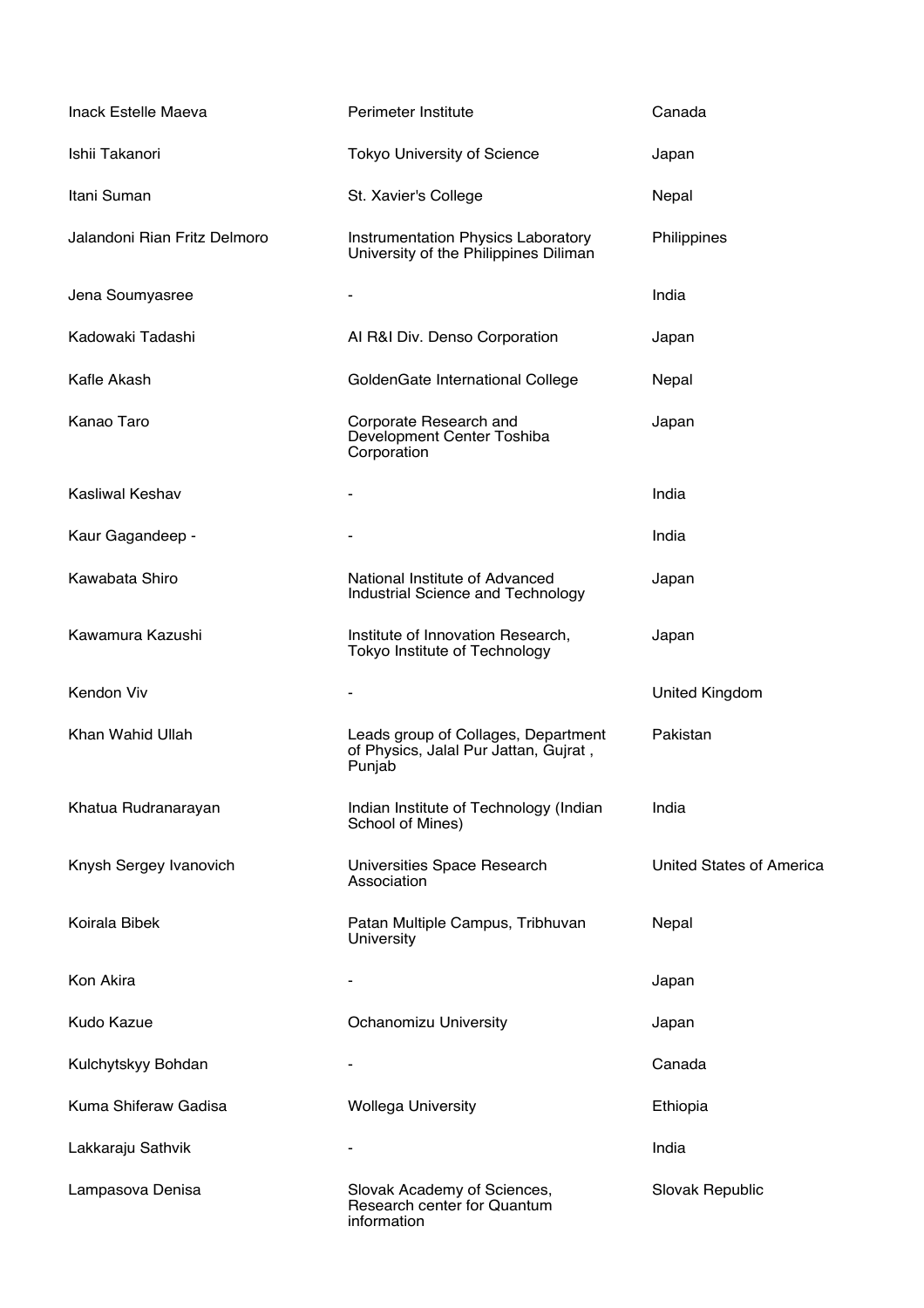| <b>Lanthaler Martin</b>                          | Institut for Theoretical Physics,<br><b>Innsbruck</b>                                                                                                | Austria                  |
|--------------------------------------------------|------------------------------------------------------------------------------------------------------------------------------------------------------|--------------------------|
| Lombardo Fernando Cesar                          | Universidad de Buenos Aires                                                                                                                          | Argentina                |
| Lucignano Procolo                                | Universita' di Napoli Federico II, CNR-<br><b>SPIN</b>                                                                                               | Italy                    |
| Mahmoud Amna Salah                               | <b>Assiut University</b>                                                                                                                             | Egypt                    |
| Mantilla Calderon Luis Carlos                    | Universidad de Los Andes                                                                                                                             | Colombia                 |
| <b>Martin Henry</b>                              | Department of Physics Kwame<br>Nkrumah University of Science and<br>Technology                                                                       | Ghana                    |
| Matos Gabriel Da Fonseca                         | University of Leeds                                                                                                                                  | United Kingdom           |
| Matsumoto Munehisa                               | Institute of Materials Structure<br>Science High Energy Accelerator<br>Research Organization                                                         | Japan                    |
| Mgogo Aggrey                                     | University Of Dodoma                                                                                                                                 | Tanzania                 |
| Mitsuhashi Yosuke                                | University of Tokyo                                                                                                                                  | Japan                    |
| Miyazaki Ryoji                                   | System Platform Research<br>Laboratories NEC Corporation                                                                                             | Japan                    |
| Mohamed Housni El Moubaraka Ben<br>Abdou Chakour | University Mohamed 5                                                                                                                                 | Morocco                  |
| Mohammed Mohammed Hashim<br>Albashir             | <b>Nile Valley University</b>                                                                                                                        | the Republic of Sudan    |
| <b>Mohit Nain</b>                                | Department of Physics<br>Chaudhary Devi Lal University                                                                                               | India                    |
| Munoz Bauza Humberto                             | University of Southern California                                                                                                                    | United States of America |
| Oconnor Daniel                                   | University College London                                                                                                                            | United Kingdom           |
| Odeyemi Olusanmi Ebenezer                        | Federal College of Animal Health and<br><b>Production Technology</b><br>Department of Science Laboratory<br>Technology<br>Instrumentation Laboratory | Nigeria                  |
| Odriazola Diaz Alexander                         | Tampere University of Technology                                                                                                                     | Finland                  |
| Okawa Kaisei                                     | Tokyo Institute of Technology                                                                                                                        | Japan                    |
| Olatunji Michael Abiodun                         | University of Lagos Centre for<br>Information Technology and Systems                                                                                 | Nigeria                  |
| Passarelli Gianluca                              | Dipartimento di Fisica E. Pancini<br>Universita di Napoli Federico II                                                                                | Italy                    |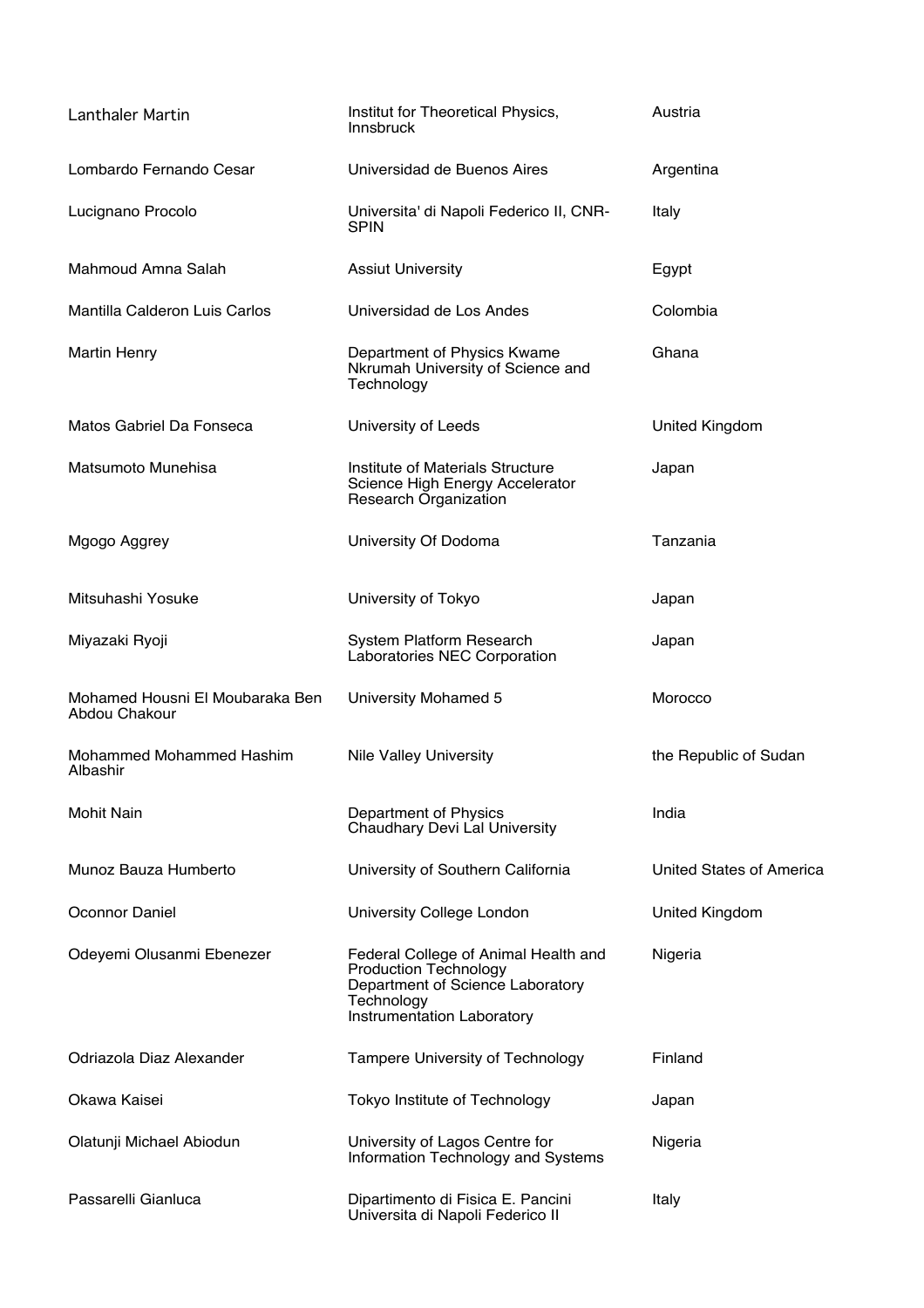| Patil Pranay M                        | Laboratoire de Physique Theorique,<br>IRSAMC, Universite de Toulouse,<br>CNRS, UPS, France                                                                 | France                          |
|---------------------------------------|------------------------------------------------------------------------------------------------------------------------------------------------------------|---------------------------------|
| Pervez Sheikh Moonsun                 | Institute of Physics Bhubaneswar<br>(Homi Bhabha National Institute)                                                                                       | India                           |
| Quarshie Henry Elorm                  | $\overline{\phantom{a}}$                                                                                                                                   | Ghana                           |
| Radgohar Roya                         | Sharif University of Technology                                                                                                                            | <b>Islamic Republic of Iran</b> |
| Rajendran Muthuganesan                | <b>SASTRA Deemed University</b>                                                                                                                            | India                           |
| Rajib Tanvir Islam                    | Jahangirnagar University                                                                                                                                   | Bangladesh                      |
| Rajiba Lochan Hota -                  | Central Institute of Technology                                                                                                                            | India                           |
| Ramadhiansyah                         | Bandung Institute of Technology                                                                                                                            | Indonesia                       |
| Rams Marek M                          | Jagiellonian University, Institute of<br><b>Theoretical Physics</b>                                                                                        | Poland                          |
| Roga Wojciech                         | National Institute of Information and<br><b>Communications Technology</b><br>Quantum ICT Advanced Development<br>Center Advanced ICT Research<br>Institute | Japan                           |
| Salem Mohamed Said Mahmoud<br>Mohamed | Sanitary and Environmental Institute<br>Housing and Building National<br>Research Center (HBRC)                                                            | Egypt                           |
| Salmassian Behzad                     | School of Mechanical Engineering<br><b>Shiraz University</b>                                                                                               | Islamic Republic of Iran        |
| Sasajima Ami                          | Graduate School of Information<br>Sciences, Tohoku University                                                                                              | Japan                           |
| Seki Yuya                             | National Institute of Advanced<br>Industrial Science and Technology<br>Device Technology Research Institute                                                | Japan                           |
| Setiawan Iwan                         | <b>Physics Education Departement</b><br>University of Bengkulu                                                                                             | Indonesia                       |
| Shapkota Sanjeev                      | <b>Tribhuvan University</b>                                                                                                                                | Nepal                           |
| Shirai Tatsuhiko                      | Fundamental Science and<br>Engineering, Waseda University                                                                                                  | Japan                           |
| Singh Bishwajeet Kumar                | Department of physics Jamia Millia<br>Islamia                                                                                                              | India                           |
| Sombillo Neris Ilano                  | Structure and Dynamics Group,<br>National Institute of Physics,<br>University of the Philippines                                                           | Philippines                     |
| Sondhiya Deepak Kumar                 | <b>SAGE School of Science SAGE</b><br><b>University Bhopal</b>                                                                                             | India                           |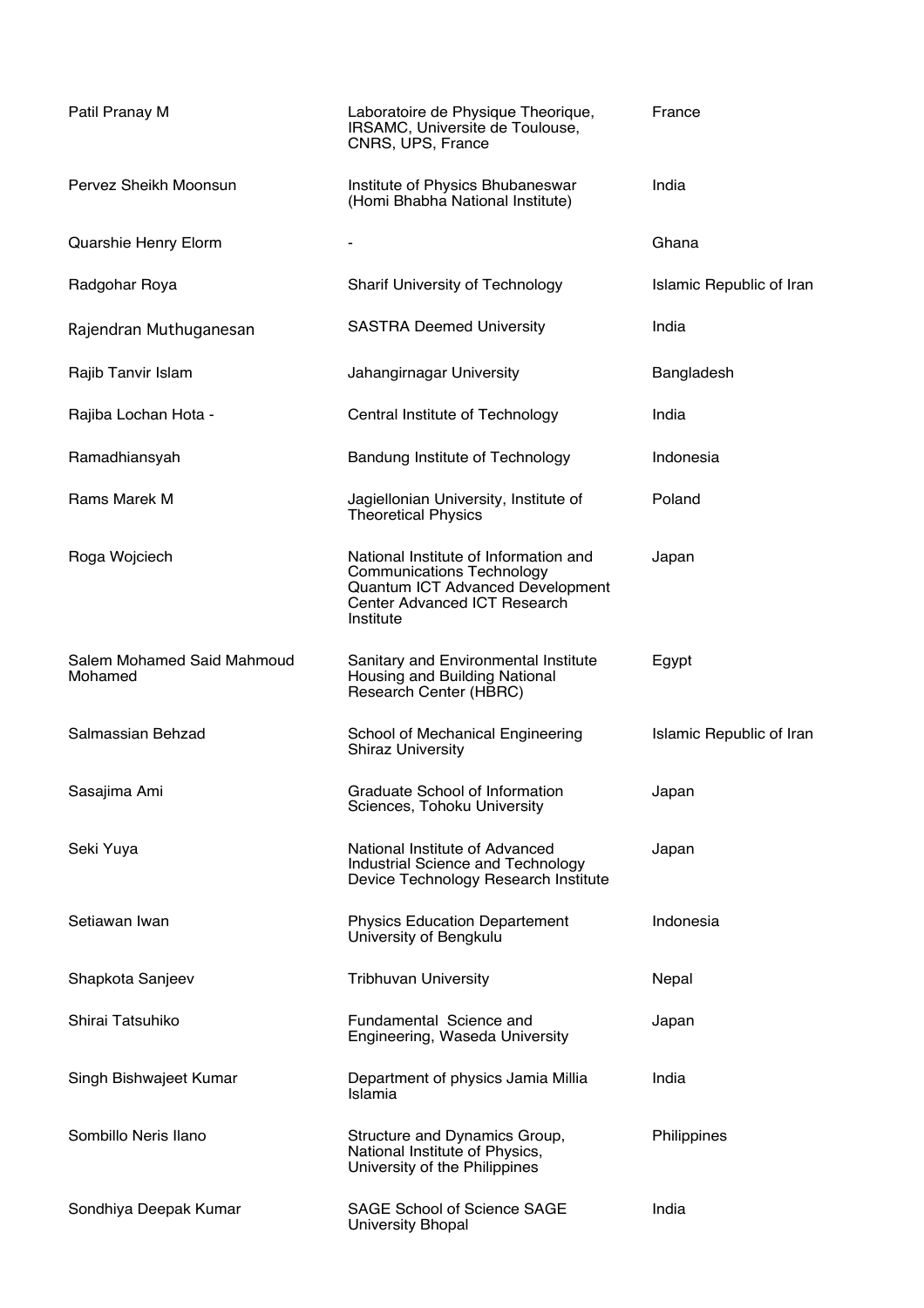| <b>Stollenwerk Tobias</b>     | German Aerospace Center                                                                                         | Germany                    |
|-------------------------------|-----------------------------------------------------------------------------------------------------------------|----------------------------|
| Sugihakim Ryan                | Institut Teknologi Bandung                                                                                      | Indonesia                  |
| Suksmono Andriyan             | Bandung Institute of Technology                                                                                 | Indinesia                  |
| Susa Yuki                     | System Platform Research<br>Laboratories, NEC Corporation                                                       | Japan                      |
| Suzuki Sei                    | Saitama Medical University                                                                                      | Japan                      |
| Suzuki Takayuki               | Nakazato Lab, Waseda University                                                                                 | Japan                      |
| Szkaradek Kinga               | Wroclaw University of Science and<br>Technology                                                                 | Poland                     |
| Taheri Yeganeh Yavar          | Data Science Center & Department of<br>Physics Shahid Beheshti University                                       | Islamic Republic of Iran   |
| Tanaka Kazuyuki               | Department of Applied Information<br>Sciences, Graduate School of<br>Information Sciences, Tohoku<br>University | Japan                      |
| Titimbo Chaparro Kelvin Ruben | Institute of Theoretical Physics,<br><b>Chinese Academy of Sciences</b>                                         | People's Republic of China |
| <b>Tiwari Ganesh Prasad</b>   |                                                                                                                 | Nepal                      |
|                               |                                                                                                                 |                            |
| Tripathi Vinay                | University of Southern California                                                                               | India                      |
| Varma Pooja                   |                                                                                                                 | India                      |
| Venturelli Davide             | Research Institute for Advanced<br><b>Computer Science</b>                                                      | <b>USA</b>                 |
| <b>Villar Paula Ines</b>      | Universidad de Buenos Aires                                                                                     | Argentina                  |
| Vinci Walter                  | Nasa Ames                                                                                                       | United States of America   |
| Vischi Michele                |                                                                                                                 | Italy                      |
| <b>Warburton Paul Anthony</b> | <b>UCL</b>                                                                                                      | United Kingdom             |
| Watanabe Daichi               | GSIS Graduate School of Information<br>Sciences Tohoku University, Tanaka-<br>Ohzeki lab                        | Japan                      |
| Weber Steven Joseph           | <b>MIT Lincoln Laboratory</b>                                                                                   | United States of America   |
| <b>Weidinger Anita</b>        | University of Innsbruck                                                                                         | Austria                    |
| Yinbil Sa-ad                  | Kwame Nkrumah University of<br>Science and Technology                                                           | Ghana                      |